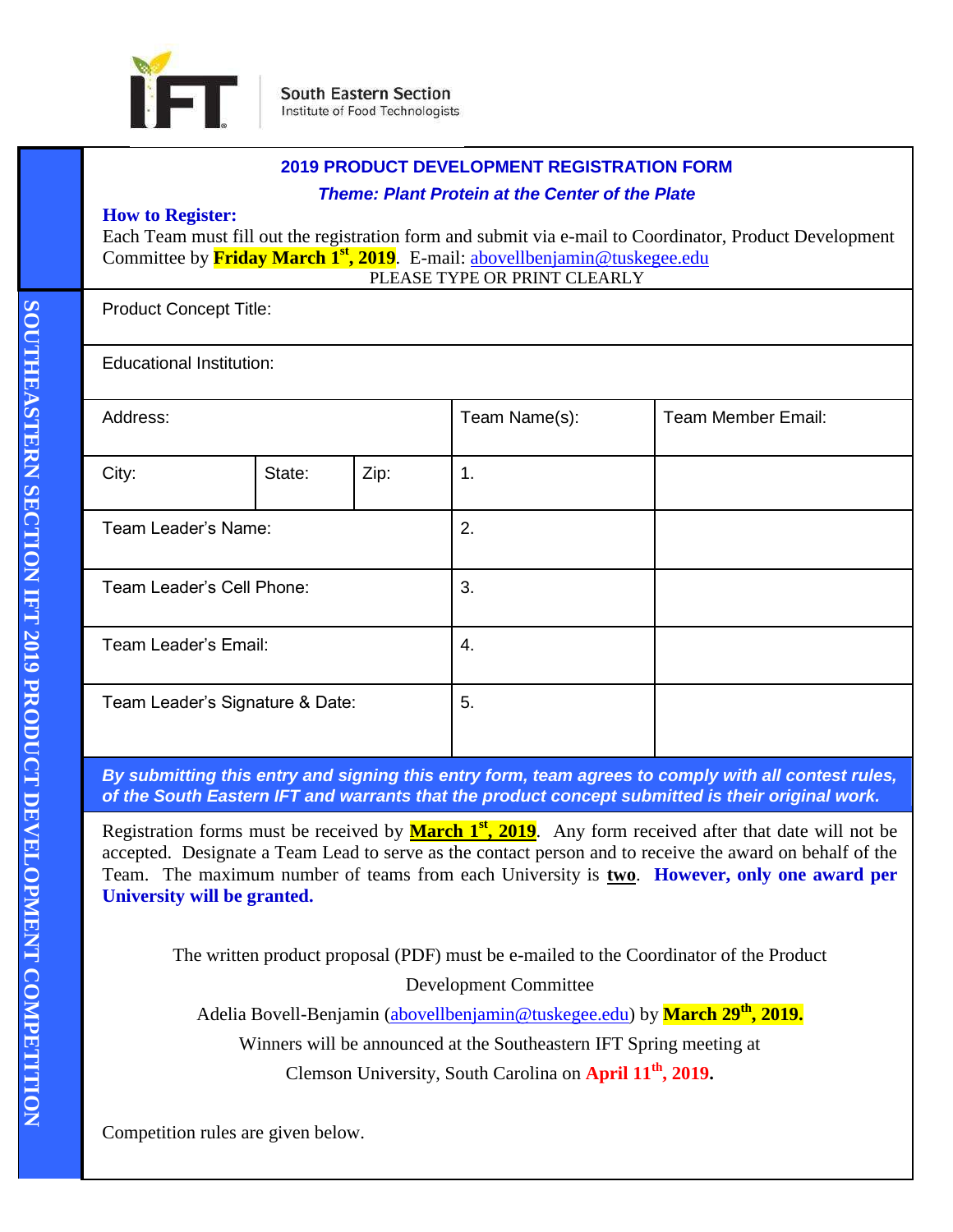# **2019 Product Development Competition Rules Registration Deadline: March 1 st, 2019**

# **Eligibility**

- Entrants must be a student during the 2018-19 academic year at a 4-year accredited college with a declared major in food science or related major. Must be a student member of the Institute of Food Technologists and the South Eastern Section IFT. (Alabama A&M, Auburn, Clemson, Tuskegee, and the University of Georgia).
- All team members (consisting of all undergraduates or a mix of undergraduates and graduates) must attend the same university/school. Only one entry per team.
- Preliminary scores will be given based on the proposal screening of the project report.
- **All Teams will be notified to give a 10-minute presentation (7 minutes talk, 3 minutes questions) to jurors at Clemson University, S.C on April 11th, 2019.**
- Only one winner per university will be selected.
- Teams must designate a "Team Leader" to act and to receive any award on behalf of their Team.
- Professors and other outside sources may be consulted for reference, but not be a major contributor to the work.

## **How to Enter**

Fill out entry form and email to: abovellbenjamin@tuskegee.edu by **March 1 st, 2019**

SEIFT challenges student teams to formulate:

1) A new, Plant Power healthy, nutritious Fast Food for children and teens

The product must integrate at least a half serving of one or more of the following: Caldic: Pea Protein Powder, Soy Protein Powder, Pumpkin Protein Powder, Brown Rice Protein Powder and Soy Protein Crisps. Kansas Protein Foods: Textured Soy Flour, Textured Vegetable Protein (Colored/Fortified), Vegetarian Meat Analogs (Bacon, Beef, Chicken, Chorizo, Ham, Italian Sausage, Pepperoni, Sausage, Sloppy Joe, Taco)

Bring enough samples of your product for sampling and tasting (six judges), including assembly and preparation instructions on the day of the presentation, **April 11th, 2019**. If perishable, be sure to store the product in appropriate conditions for tasting by competition judges.

Electronic version (PDF/Microsoft Word compatible) of your written proposal must be received no later than **March 29th, 2019:** [abovellbenjamin@tuskegee.edu](mailto:abovellbenjamin@tuskegee.edu)

## **Seed Money**

• The sum of up to \$100 will be available to all approved Teams participating in the competition

- **Executive Summary**
- Report is not to exceed 15 pages, excluding references, participant listing and verification letters all advertising and publicity of the Contest
- Participant cooperation in any requested press interviews
- Keeping the concept, report and all information regarding the submission confidential

• Font Type: Times New Roman 12 with line spacing: 1.5 The written proposal must include, but not limited to, the following components:

- Product Description
- Ingredient List
- Formulation and Development Criteria
- Process Flow Diagram
- **Nutrition Facts Panel**
- Shelf Life and Food Safety Plan
- Consumer Acceptability, Cost and Marketability Strategy
- Photos of Product and Stages of Developmental Process
- References

**Concept Sheet** - must be TYPED in full (include full ingredient and nutritional statements) and sent in with your proposal. This sheet will be provided to the on-site judges with a brief snapshot of your entire concept

**Executive Summary** - Summarize the highlights of your report. Put emphasis on uniqueness and marketability. This summary is important as the final judging is based on this portion of your report and tasting of the product.

**Prototype** - Include photos of product - preferably digital (800x1200 pixels)

**References** - List references as endnotes on a separate page at the end of the report using Journal of Food Science citation style. **Judging Criteria**

Pre-selection Scores

Scores will be given based on the proposals received.

Final Selection

The Teams will then be judged at the **Spring Meeting (April 11th)** using the points below:

## **Product Presentation and Taste Judging Criteria**

| New product presentation by team | 50  |
|----------------------------------|-----|
| Sensory testing                  | 50  |
| Written proposal                 | 100 |
| Finalist - Total Points Possible | 200 |

\* Originality requires that all concepts submitted have been kept confidential and have not been disclosed, discussed or disseminated publicly. Winners will be determined by total points earned.

## **Written Proposal Specifications**